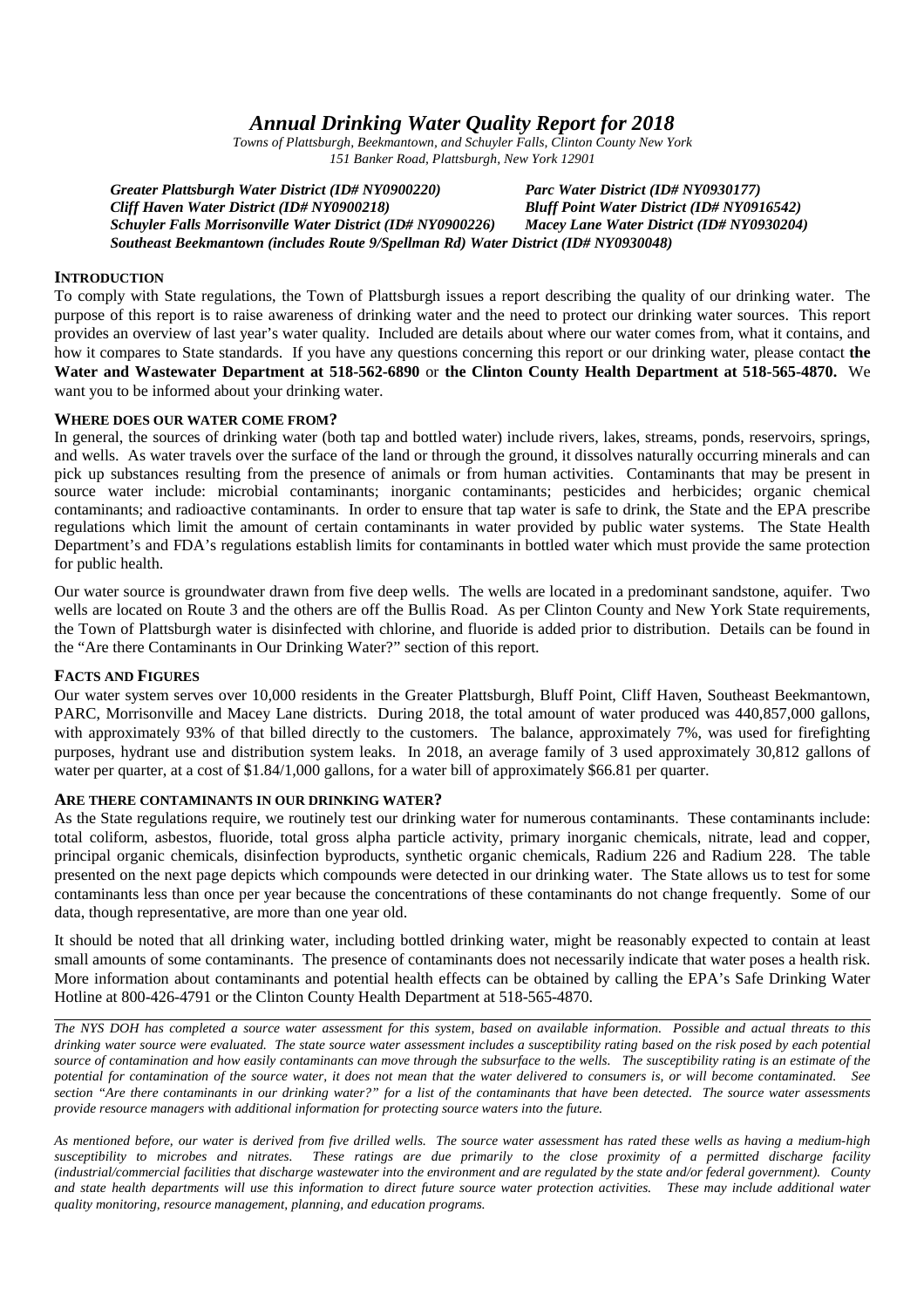# **This table shows the results of our monitoring for the period of January 1 to December 31, 2018.**

| <b>TEST RESULTS</b>                                                                                       |                         |                       |               |                                |                        |                |                  |                                                                                                                                                                                                                  |  |  |
|-----------------------------------------------------------------------------------------------------------|-------------------------|-----------------------|---------------|--------------------------------|------------------------|----------------|------------------|------------------------------------------------------------------------------------------------------------------------------------------------------------------------------------------------------------------|--|--|
| Contaminant                                                                                               | <b>Violation</b><br>Y/N | <b>Sample</b><br>Date | <b>Result</b> | Range<br>Detected/RAA          | Unit<br><b>Measure</b> | <b>MCLG</b>    | <b>MCL</b>       | <b>Likely Source</b><br>of Contamination                                                                                                                                                                         |  |  |
|                                                                                                           |                         |                       |               | <b>Disinfection Byproducts</b> |                        |                |                  |                                                                                                                                                                                                                  |  |  |
| <b>Total Trihalomethanes</b>                                                                              |                         |                       |               |                                |                        |                |                  |                                                                                                                                                                                                                  |  |  |
| Greater Plattsburgh                                                                                       | N                       | 7/12/18               | 3.6           |                                |                        |                |                  |                                                                                                                                                                                                                  |  |  |
| Macey Lane                                                                                                | N                       | 7/12/16               | 2.9           |                                |                        |                |                  |                                                                                                                                                                                                                  |  |  |
| Southeast Beekmantown                                                                                     | N                       | 8/21/17               | 5.2           |                                |                        |                |                  | By-product of drinking water                                                                                                                                                                                     |  |  |
| <b>PARC</b>                                                                                               | N                       | 8/21/17               | 0.6           |                                | $\frac{u g}{l}$        | NA             | 80               | chlorination needed to kill harmful                                                                                                                                                                              |  |  |
| <b>Bluff Point</b>                                                                                        | N                       | 8/21/17               | 1.7           |                                |                        |                |                  | organisms                                                                                                                                                                                                        |  |  |
| Cliff Haven                                                                                               | N                       | 8/8/18                | 2.4           |                                |                        |                |                  |                                                                                                                                                                                                                  |  |  |
|                                                                                                           |                         |                       |               |                                |                        |                |                  |                                                                                                                                                                                                                  |  |  |
| <b>Total Haloacetic Acids</b><br>Greater Plattsburgh                                                      | $\mathbf N$             | 7/11/17               | 1.1           |                                | $\frac{u g}{l}$        | NA             | 60               | By-product of drinking water<br>chlorination needed to kill harmful                                                                                                                                              |  |  |
|                                                                                                           |                         |                       |               |                                |                        |                |                  | organisms                                                                                                                                                                                                        |  |  |
|                                                                                                           |                         |                       |               | <b>Inorganic Contaminants</b>  |                        |                |                  | Water additive that promotes                                                                                                                                                                                     |  |  |
| Fluoride $(a)$<br>Greater Plattsburgh                                                                     | $\mathbf N$             | Monthly               | 0.5           | $< 0.2 - 0.9$                  | mg/1                   | 4              | 2.2              | strong teeth; Erosion of natural<br>deposits                                                                                                                                                                     |  |  |
| <b>Nitrate</b>                                                                                            |                         |                       |               |                                |                        |                |                  | Runoff from fertilizer use;                                                                                                                                                                                      |  |  |
| Greater Plattsburgh                                                                                       | N                       | 4/2/18                | 0.16          |                                | mg/1                   | 10             | 10               | Leaching from septic tanks,<br>sewage; Erosion of natural<br>deposits                                                                                                                                            |  |  |
| Bis (2-ethylhexyl)<br>phthalate<br>Greater Plattsburgh (d)                                                | N                       | 4/10/17               | 0.8           |                                | $\frac{u g}{l}$        | $\overline{0}$ | 6                | Some people who drink water in<br>excess of the MCL over many<br>years may have problems with<br>their liver, or experience<br>reproductive difficulties, and may<br>have an increased risk of getting<br>cancer |  |  |
| <b>Barium</b><br>Greater Plattsburgh (d)                                                                  | N                       | 4/10/17               | 0.005         |                                | mg/l                   | 2              | $\overline{c}$   | Erosion of natural deposits,<br>discharge from drilling waste                                                                                                                                                    |  |  |
| Lead $(c)$<br>Cliff Haven $(d)$<br>90 <sup>th</sup> percentile of 12 samples                              | $\mathbf N$             | 8/23/16               | 0.002         | $< 0.001 - 0.004$              |                        |                |                  |                                                                                                                                                                                                                  |  |  |
| Morrisonville(Schuyler<br>Falls(b)                                                                        | N                       | 6/4/18                | 0.0012        | $< 0.001 - 0.006$              |                        |                |                  |                                                                                                                                                                                                                  |  |  |
| 90 <sup>th</sup> percentile of 17 samples<br>Macey Lane $(b)$<br>90 <sup>th</sup> percentile of 6 samples | N                       | 6/5/18                | 0.0010        | $< 0.001 -$<br>0.0046          | mg/1                   | <b>NA</b>      | $AL=0.01$<br>5   | Corrosion of household plumbing<br>systems; Erosion of natural<br>deposits                                                                                                                                       |  |  |
| PARC $(b)$<br>90 <sup>th</sup> percentile of 7 samples                                                    | N                       | 6/4/18                | 0.0017        | $< 0.001 -$                    |                        |                |                  |                                                                                                                                                                                                                  |  |  |
| GPA(b)<br>90 <sup>th</sup> percentile of 37 samples                                                       | N                       | 6/4/18                | 0.0018        | 0.0059                         |                        |                |                  |                                                                                                                                                                                                                  |  |  |
|                                                                                                           |                         |                       |               | $< 0.001 - 0.014$              |                        |                |                  |                                                                                                                                                                                                                  |  |  |
| Copper $(c)$<br>Cliff Haven $(d)$<br>90 <sup>th</sup> percentile of 12 samples                            | ${\bf N}$               | 8/23/16               | 0.25          | $0.13 - 0.29$                  |                        |                |                  |                                                                                                                                                                                                                  |  |  |
| Morrisonville(Schuyler<br>Falls $(a)$                                                                     | $\mathbf N$             | 6/4/18                | 0.22          | $0.028 - 0.35$                 |                        |                |                  |                                                                                                                                                                                                                  |  |  |
| 90 <sup>th</sup> percentile of 17 samples<br>Macey Lane $(b)$<br>90 <sup>th</sup> percentile of 6 samples | $\mathbf N$             | 6/5/18                | 0.11          | $0.021 - 0.14$                 | mg/L                   | 1.3            | $AI = 1.3$       | Corrosion of household plumbing<br>systems; Erosion of natural<br>deposits                                                                                                                                       |  |  |
| PARC(b)<br>90 <sup>th</sup> percentile of 7 samples                                                       | $\mathbf N$             | 6/4/18                | 0.36          | $0.072 - 0.45$                 |                        |                |                  |                                                                                                                                                                                                                  |  |  |
| GPA(b)<br>$90th$ percentile of 37 samples                                                                 | $\mathbf N$             | 6/4/18                | 0.14          | $< 0.020 - 0.21$               |                        |                |                  |                                                                                                                                                                                                                  |  |  |
| <b>Total Coliform</b><br>Cliff Haven                                                                      | $\mathbf N$             | 9/11/18               | Present       |                                | N/A                    | Absent         | $Al-$<br>Present | Naturally present in the<br>environment                                                                                                                                                                          |  |  |
|                                                                                                           |                         |                       |               |                                |                        |                |                  |                                                                                                                                                                                                                  |  |  |

# **NOTES:**

*a.* The result is the average for the year 2018.

*b.* The action levels for lead and copper were not exceeded at the test sites.

*c*. The result represents the 90<sup>th</sup> percentile of the sites tested. A percentile is a value on a scale of 100 that indicates the percent of a distribution that is equal to or below it. The 90th percentile is equal to or greater than 90% of the lead and/or copper values detected in our water system

*d*. The State allows us to monitor for some contaminants less than once per year because the concentrations of these contaminants do not change frequently. Some of our data, though representative, are more than a year old.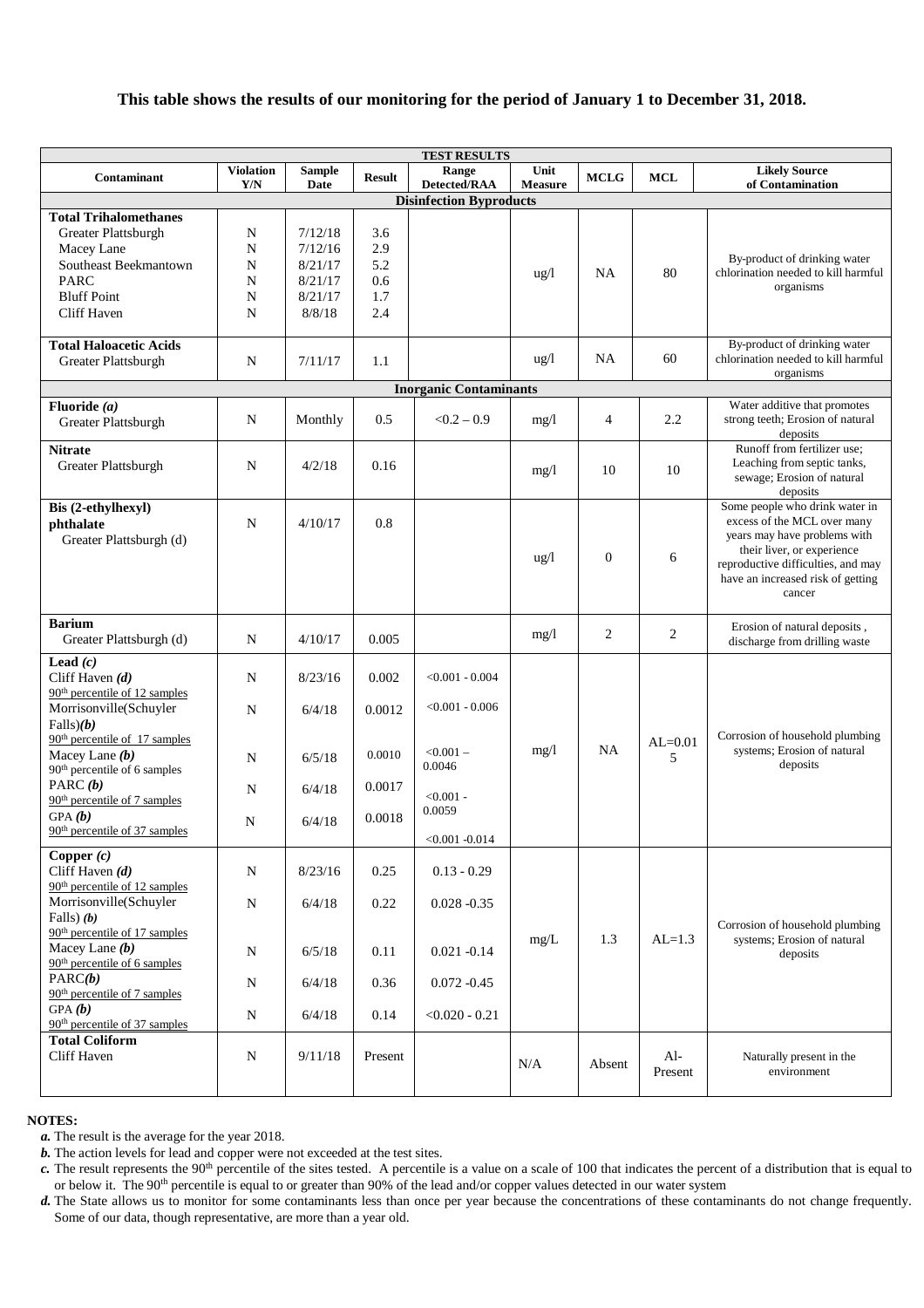#### **DEFINITIONS:**

*Maximum Contaminant Level* **(**MCL): The highest level of a contaminant that is allowed in drinking water. MCLs are set as close to the MCLGs as feasible. *Maximum Contaminant Level Goal* (MCLG): The level of a contaminant in drinking water below which there is no known or expected risk to health. MCLGs allow for a margin of safety.

*Maximum Residual Disinfectant Level* (MRDL): The highest level of a disinfectant allowed in drinking water. There is convincing evidence that addition of a disinfectant is necessary for control of microbial contaminants.

*Maximum Residual Disinfectant Level Goal* (MRDLG): The level of a drinking water disinfectant below which there is no known or expected risk to health. MRDLGs do not reflect the benefits of the use of disinfectants to control microbial contamination.

*Action Level* **(**AL): The concentration of a contaminant, which, if exceeded, triggers treatment or other requirements, which a water system must follow.

*Treatment Technique* (TT): A required process intended to reduce the level of a contaminant in drinking water.

*Non-Detects* (ND): Laboratory analysis indicates that the constituent is not present.

*Milligrams per liter* (mg/l): Corresponds to one part of liquid in one million parts of liquid (parts per million - ppm).

*Micrograms per liter* (ug/l): Corresponds to one part of liquid in one billion parts of liquid (parts per billion - ppb).

*Picocuries per liter* (pCi/L): A measure of the radioactivity in water.

*RAA:* Running annual average

*BRL*: Below reportable level

#### **WHAT DOES THIS INFORMATION MEAN?**

Water quality for the Greater Plattsburgh Water District has always been of exceptional quality. Water quality of all wells meets current Health Department requirements. The Town collects ten monthly samples in Greater Plattsburgh, two in Morrisonville, one in each Southeast Beekmantown, Bluff Point and Cliff Haven for total coliform and E. coli analysis. In addition, one quarterly sample is collected from PARC and Macey Lane. We have learned through our testing that some contaminants have been detected; however, these contaminants were detected below the level allowed by the State.

*If present, an elevated level of lead can cause serious health problems, especially for pregnant women and young children. Lead in drinking water is primarily from materials and components associated with the service lines and home plumbing. The Town of Plattsburgh is responsible for providing high quality drinking water, but cannot control the variety of materials used in plumbing components. When your water has been sitting for several hours, you can minimize the potential for lead exposure by flushing your tap for up to 2 minutes before using the water for drinking and cooking. If you are concerned about lead in your water, you may wish to have your water tested. Information on lead in drinking water, testing methods and steps you can take to minimize exposure is available from the Safe Drinking Water Hotline or at http://www.epa.gov/safewater/lead.*

### **IS OUR WATER SYSTEM MEETING OTHER RULES THAT GOVERN OPERATIONS?**

We are required to monitor our drinking water for specific contaminants on a regular basis. Results of regular monitoring are an indicator of whether or not our drinking water meets health standards. Our system was in compliance with applicable State drinking water operating, monitoring and reporting requirements.

In this reporting period, the Greater Plattsburgh Water District experienced incidents requiring "Boil Water" notices. None of these incidents were a result of system contamination, but were issued as precautions due to system leaks, breaks or pressure reductions. The dates and reasons for these notifications are as follows:

|                | 1/6/2018   | Water line break | Follow up samples negative | PARC WD                |
|----------------|------------|------------------|----------------------------|------------------------|
|                | 1/19/2018  | Water line break | Follow up samples negative | Greater Plattsburgh WD |
|                | 2/15/2018  | Water line break | Follow up samples negative | Greater Plattsburgh WD |
| $\overline{4}$ | 3/10/2018  | Water line break | Follow up samples negative | PARC WD                |
| .5             | 3/19/2018  | Water line break | Follow up samples negative | Greater Plattsburgh WD |
| 6              | 3/28/2018  | Maintenance      | Follow up samples negative | Greater Plattsburgh WD |
|                | 5/11/2018  | Water line break | Follow up samples negative | Greater Plattsburgh WD |
| 8              | 11/13/2018 | Water line break | Follow up samples negative | Greater Plattsburgh WD |
| 9              | 11/15/2018 | Water line break | Follow up samples negative | Greater Plattsburgh WD |
| 10             | 11/20/2018 | Water line break | Follow up samples negative | <b>PARC WD</b>         |

### **DO I NEED TO TAKE SPECIAL PRECAUTIONS?**

Some people may be more vulnerable to disease causing microorganisms or pathogens in drinking water than the general population. Immuno-compromised persons such as persons with cancer undergoing chemotherapy, persons who have undergone organ transplants, people with HIV/AIDS or other immune system disorders, some elderly, and infants can be particularly at risk from infections. These people should seek advice from their health care provider about their drinking water. EPA/CDC guidelines on appropriate means to lessen the risk of infection by Cryptosporidium, Giardia and other microbial pathogens are available from the Safe Drinking Water Hotline at 800-426-4791.

*Our system is one of the many drinking water systems in New York State that provides drinking water with a controlled, low level of fluoride for consumer dental health protection. According to the United States Centers for Disease Control, fluoride is very effective in preventing cavities when present in drinking water at an optimal level of 0.7 mg/l. To ensure that the fluoride supplement in your water provides optimal dental protection, the State Department of Health requires that we*